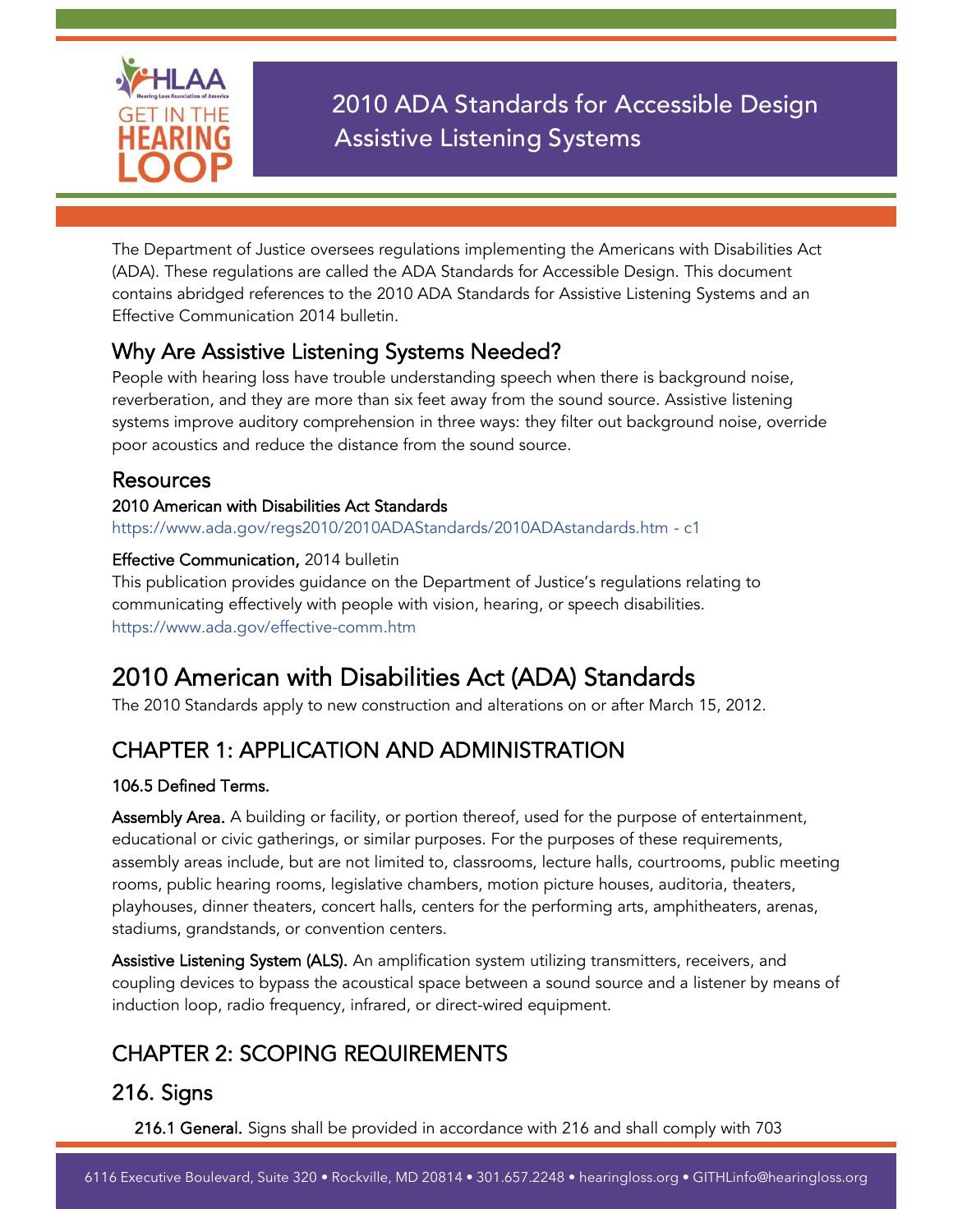216.10 Assistive Listening Systems. Each assembly area required by 219 to provide assistive listening systems shall provide signs informing patrons of the availability of the assistive listening system. Assistive listening signs shall comply with 703.5 and shall include the International Symbol of Access for Hearing Loss complying with 703.7.2.4.

#### See the ADA Standards for Exception

216.10 Exception, ticket office or windows

### 219 Assistive Listening Systems

219.1 General. Assistive listening systems shall be provided in accordance with 219 and shall comply with 706.

219.2 Required Systems. In each assembly area where audible communication is integral to the use of the space, an assistive listening system shall be provided.

Exception: Other than in courtrooms, assistive listening systems shall not be required where audio amplification is not provided.

219.3 Receivers. Receivers complying with 706.2 shall be provided for assistive listening systems in each assembly area in accordance with Table 219.3. Twenty-five percent minimum of receivers provided, but no fewer than two, shall be hearing-aid compatible in accordance with 706.3.

#### **Exceptions**

- 1. Where a building contains more than one assembly area and the assembly areas required to provide assistive listening systems are under one management, the total number of required receivers shall be permitted to be calculated according to the total number of seats in the assembly areas in the building provided that all receivers are usable with all systems.
- 2. Where all seats in an assembly area are served by an induction loop assistive listening system, the minimum number of receivers required by Table 219.3 to be hearing-aid compatible shall not be required to be provided.

#### See ADA Standards for Table 219.3 Receivers for Assistive Listening Systems

### CHAPTER 7: COMMUNICATION ELEMENTS AND FEATURES

### 703 Signs

#### See the ADA Standards for additional signage specifications

703.2 Raised Characters 703.3 Braille 703.4 Installation Height and Location 703.5 Visual Characters 703.6 Pictograms

703.6.1 Pictogram Field. Pictograms shall have a field height of 6 inches (150 mm) minimum. Characters and braille shall not be located in the pictogram field.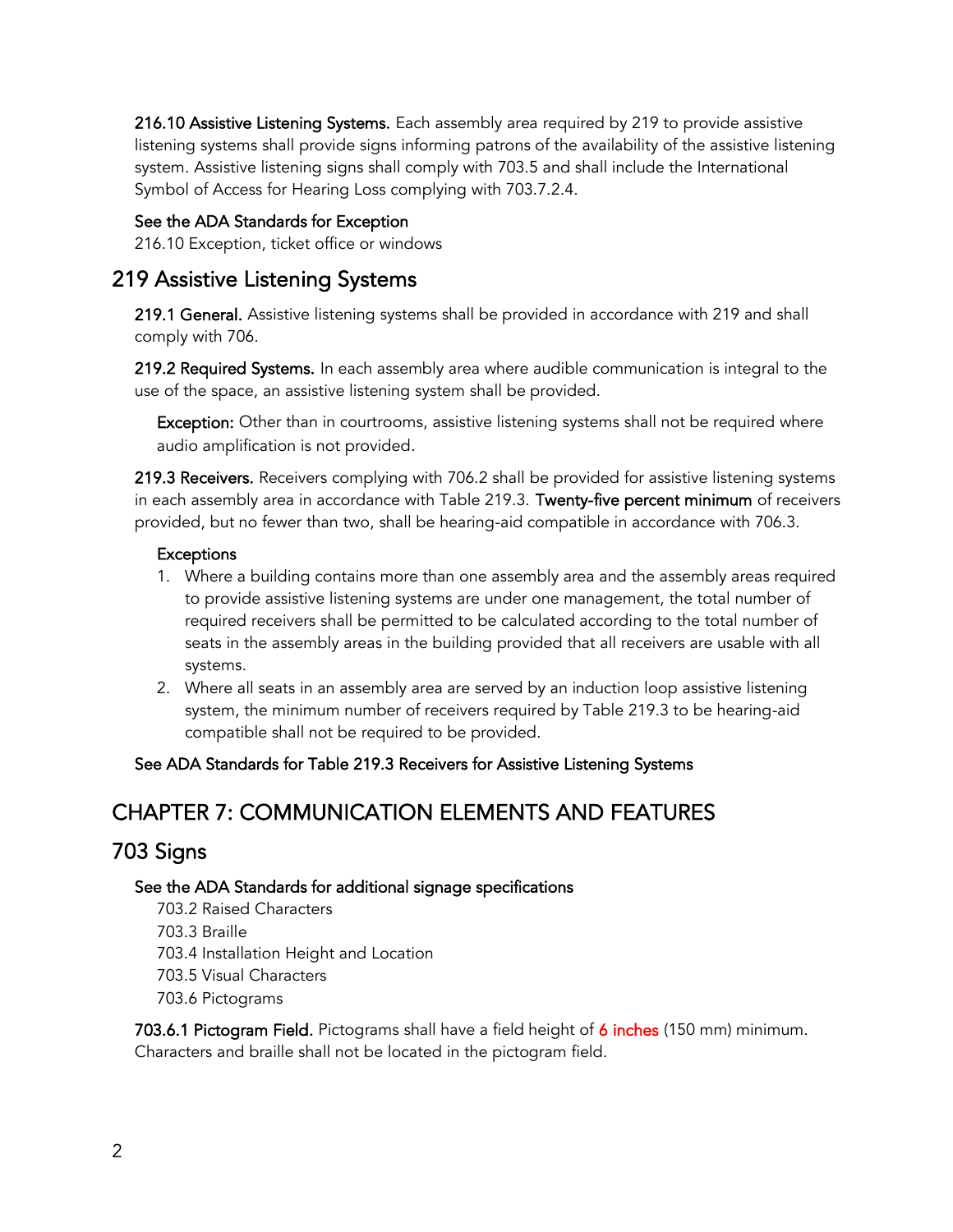

Figure 703.6.1 Pictogram Field

703.6.3 Text Descriptors. *Pictograms* shall have text descriptors located directly below the *pictogram* field. Text descriptors shall comply with 703.2, 703.3 and 703.4.

See the ADA Standards for additional signage specifications

703.7 Symbols of Accessibility

703.7.1 Finish and Contrast

703.7.2.4 Assistive Listening Systems. Assistive listening systems shall be identified by the International Symbol of Access for Hearing Loss complying with Figure 703.7.2.4.



Figure 703.7.2.4 International Symbol of Access for Hearing Loss

# 706 Assistive Listening Systems

Advisory 706.1 General. Assistive listening systems are generally categorized by their mode of transmission. There are hard-wired systems and three types of wireless systems: induction loop, infrared, and FM radio transmission. Each has different advantages and disadvantages that can help determine which system is best for a given application. For example, an FM system may be better than an infrared system in some open-air assemblies since infrared signals are less effective in sunlight. On the other hand, an infrared system is typically a better choice than an FM system where confidential transmission is important because it will be contained within a given space.

The technical standards for assistive listening systems describe minimum performance levels for volume, interference, and distortion. Sound pressure levels (SPL), expressed in decibels, measure output sound volume. Signal to noise ratio (SNR of S/N), also expressed in decibels, represents the relationship between the loudness of a desired sound (signal) and the background noise in a space or piece of equipment. The higher the SNR, the more intelligible the signal. The peak clipping level limits the distortion in signal output produced when highvolume sound waves are manipulated to server assistive listening devices.